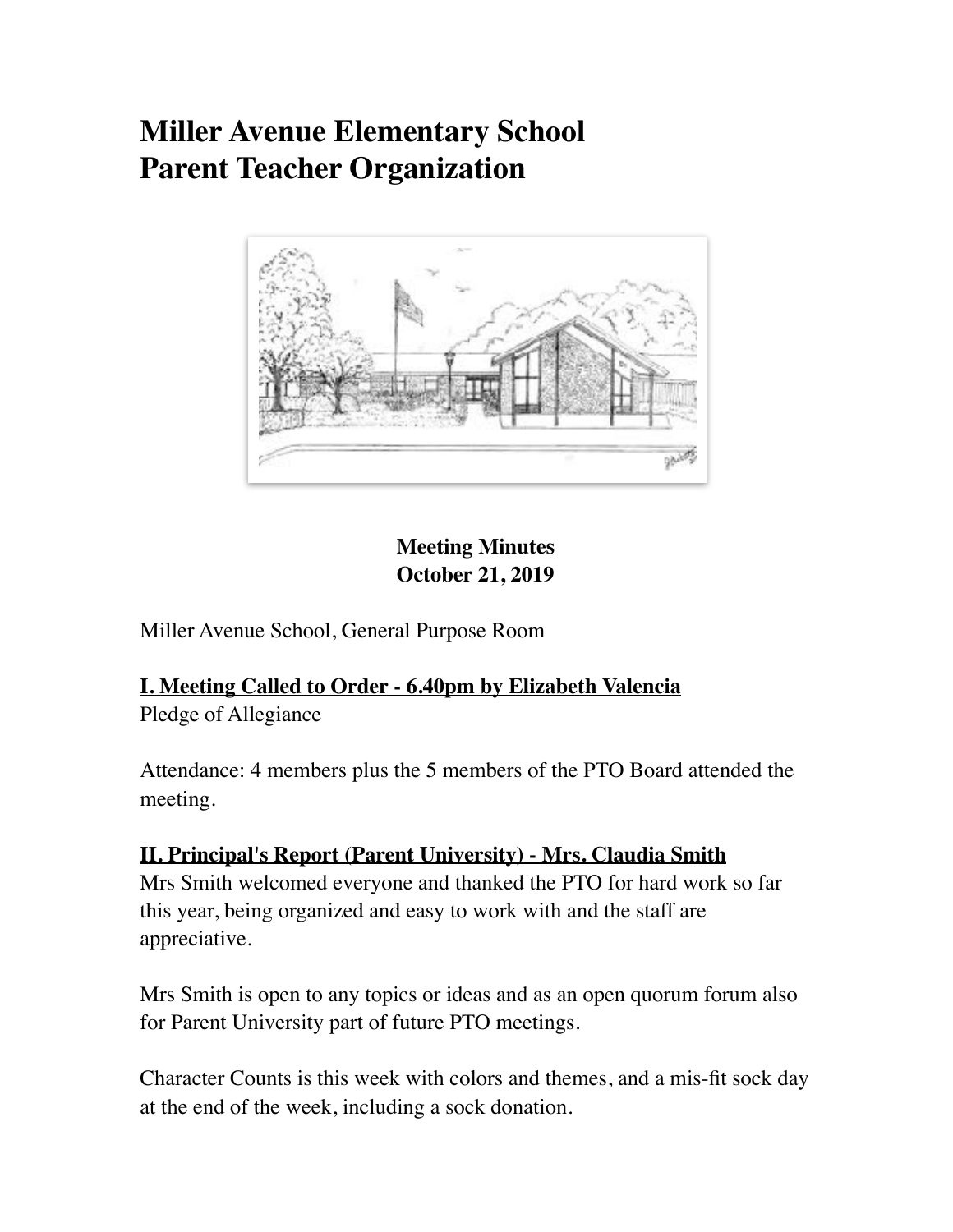The Fall Festival is tomorrow. Hopefully the weather works in favor.

The Halloween Parade is next week. There is a different schedule this year for Halloween Parade due to time blocks in the schedule. Choral program is a part of the parade from Mrs Brown, the music teacher.

A choral program was added and extended for this year from our music teacher Mrs Brown. There will be 4 performances in February. Rehearsals have begun. The dates are coming soon - it looks to be the week before Presidents week holiday. 1st grade split between two performances, and there will be a Kindergarten performance, as well as a 2nd grade performance. The following year will have the Choral program begin right away in September formalized by the district.

The Lunch program is off and running smoothly and well. The Lunch program is scheduled to end in January and a new service will be provided from the Middle School kitchens. Mrs Smith wants to include volunteers as a part of the new lunch program.

There have been some issues with students on buses. The school are trying to be pro-active with bus problems. Staff have now gone onto buses. There is a new bus of the day announcement and positive reinforcement goals. Mrs Smith is on half of the buses each day also, to encourage positive behaviors.

Mrs Smith has an open door (literally) and wants any feedback or suggestions on topics or open forum discussions. She is looking forward to more good work from everyone and is grateful.

### **III. Treasurer's Report - Lauren Verderosa**

The new fundraiser Frozen 2 Movie will be voted to be added to the budget as a new event today.

The Arts in Education has three programs coming up in the school this year provided by the PTO - Nature Nick on November 8th, Mad Scientist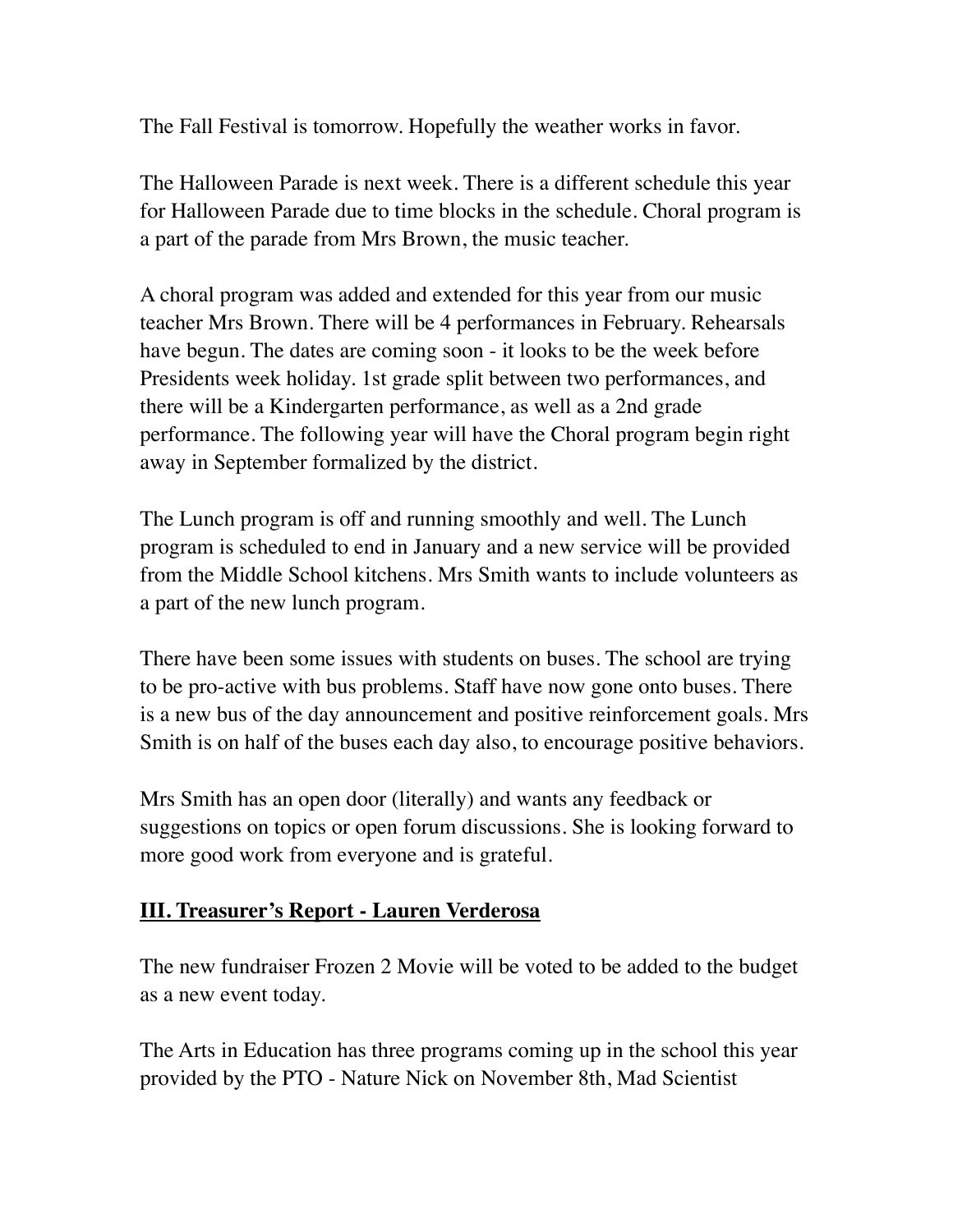program 'Spin Pop Boom' (date tbc) and Kaboom Kids January 13-15th 2020.

The LifeTouch pictures check came in today.

#### **IV. President's Report - Elizabeth Valencia**

#### **A. Old Business**

The minutes from September 2019 meeting were approved.

The Kids Stuff Coupon Books fundraiser is now finished - the profit was \$1400, higher than expected. Thank you to everyone who purchased books and a special thanks to Deb for chairing.

The Fall Festival is scheduled for Tuesday October 22nd - weather permitting. There are more dates that work if the weather doesn't work out for October 22nd. Finks Farm wants to make it work with the weather too. Stay tuned on social media and Remind text and Robo-Call to confirm, if this is changed again.

The Book Fair is this week. The evening book fair for families is Wednesday evening. Thanks to Ashley and Erin for volunteering as Book Fair chairs and thanks to all volunteers who helped set up today.

Box Tops are to continue to be sent in please and submitted via the app, as well as the cut out coupons. Extra recess time will be awarded to the grade with most submitted. There will be a tally on November 15th. Thanks Sue for chairing Box Tops.

The Candy Buy Back will happen this month. Please send in extra Halloween candy to school that will be sent to a local orthodontist, who sends overseas and there is a donation of \$1 per pound up to \$250 for the school.

We have a yearbook chairperson(s) for the Year-Book - thank you Tracey for joining the team. There are options of making smaller, soft cover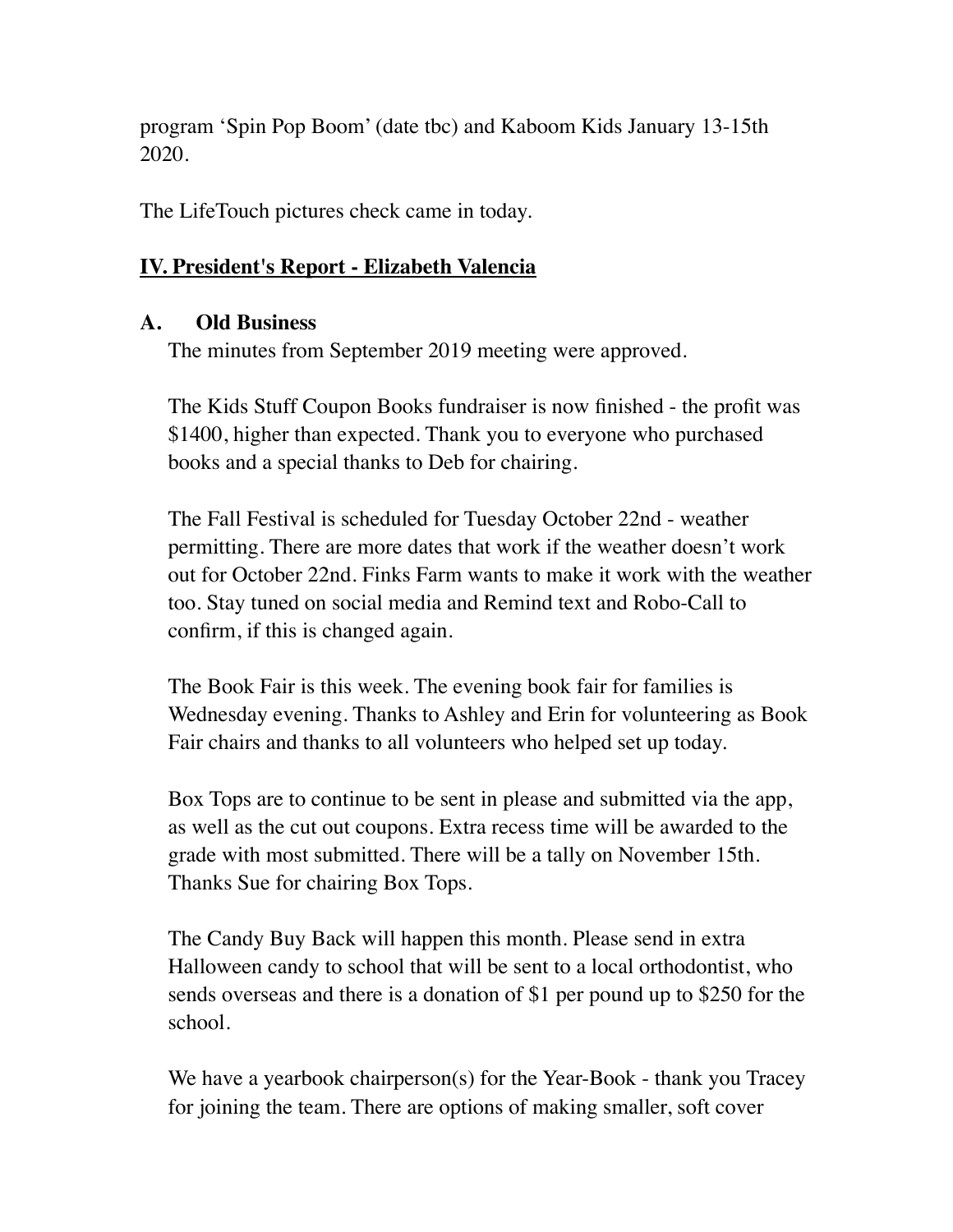yearbook this year.

Picture retakes are October 30th. Thank you Kristen for chairing the school pictures.

#### **B. New business:**

Frozen 2 Movie Showing will be at Island Cinemas in Mastic on December 7<sup>th</sup> at 10:00 am. Prices are \$13 per ticket which includes ticket, popcorn and small drink. Costumes are encouraged by all,

The Food Service change update was given from Mrs Smith. The PTO are waiting to hear and will get the information out when known. The district are working on trucks and warming carts and logistics and staffing. The two vendors the PTO currently work with for pizza, chicken nuggets and bagels are willing to extend the current service if there is a delay in the change.

The next Smencil sale is Wednesday November 6th. Everything is \$1. Multiple items can be purchased.

The next WHAM fundraiser is scheduled at Willow Creek on November 15th. All are invited. Tickets are available for purchase online - the link is on the Miller Avenue PTO Facebook page.

The Parents Night Out is planned for April 17th 2020. Melissa is the chair-person for this event. Nick and Greg are also chairing and currently seeking venues and prices. This was a big fundraiser in the past with food, drink and raffles, and a good way for parents to interact with other parents and get to know others in the community.

#### **Other business:**

Please make sure to check our website and Facebook page for up to date important info. There are also flyers printed at the meetings. Please email